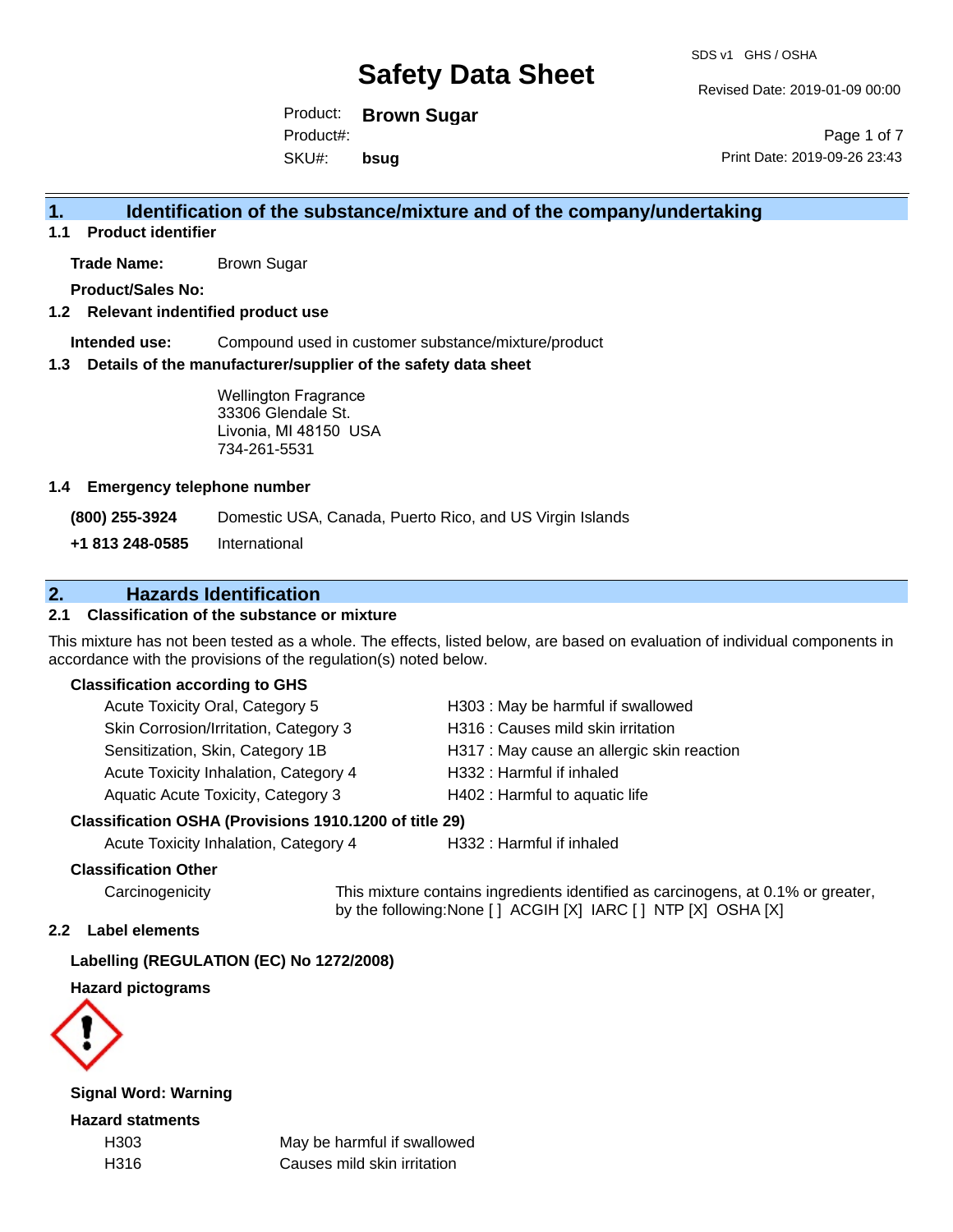Revised Date: 2019-01-09 00:00

Print Date: 2019-09-26 23:43

Page 2 of 7

| Product:  | <b>Brown Sugar</b> |
|-----------|--------------------|
| Product#: |                    |
| SKU#:     | bsuq               |

| H317                            | May cause an allergic skin reaction                                                                                                                            |
|---------------------------------|----------------------------------------------------------------------------------------------------------------------------------------------------------------|
| H332                            | Harmful if inhaled                                                                                                                                             |
| H402                            | Harmful to aquatic life                                                                                                                                        |
| <b>Precautionary Statements</b> |                                                                                                                                                                |
| <b>Prevention:</b>              |                                                                                                                                                                |
| P <sub>271</sub>                | Use only outdoors or in a well-ventilated area                                                                                                                 |
| P272                            | Contaminated work clothing should not be allowed out of the workplace                                                                                          |
| P <sub>273</sub>                | Avoid release to the environment                                                                                                                               |
| Response:                       |                                                                                                                                                                |
| P302 + P352                     | IF ON SKIN: Wash with soap and water                                                                                                                           |
| $P304 + P312 + P340$            | IF INHALED: Call a POISON CENTER or doctor/physician if you feel unwell Remove victim<br>to fresh air and keep at rest in a position comfortable for breathing |
| P312                            | Call a POISON CENTER or doctor/physician if you feel unwell                                                                                                    |
| $P333 + P313$                   | If skin irritation or a rash occurs: Get medical advice/attention                                                                                              |
| P363                            | Wash contaminated clothing before reuse                                                                                                                        |

### **2.3 Other Hazards**

### **no data available**

## **3. Composition/Information on Ingredients**

## **3.1 Mixtures**

This product is a complex mixture of ingredients, which contains among others the following substance(s), presenting a health or environmental hazard within the meaning of the UN Globally Harmonized System of Classification and Labeling of Chemicals (GHS):

| CAS#<br>Ingredient             | EC#       | Conc.<br>Range | <b>GHS Classification</b> |  |  |
|--------------------------------|-----------|----------------|---------------------------|--|--|
| 84-66-2                        | 201-550-6 | $10 - 20 %$    | H316; H402                |  |  |
| Diethyl phthalate              |           |                |                           |  |  |
| 121-32-4                       | 204-464-7 | $5 - 10%$      | H303; H320; H402          |  |  |
| 3-Ethoxy-4-hydroxybenzaldehyde |           |                |                           |  |  |
| $80 - 71 - 7$                  | 201-303-2 | $2 - 5%$       | H303; H401                |  |  |
| Methylcyclopentenolone         |           |                |                           |  |  |
| $91 - 64 - 5$                  | 202-086-7 | $2 - 5\%$      | H302; H317; H402          |  |  |
| Coumarin                       |           |                |                           |  |  |

See Section 16 for full text of GHS classification codes

See Section 16 for full text of GHS classification codes which where not shown in section 2

Total Hydrocarbon Content (%  $w/w$ ) = 0.00

# **4. First Aid Measures**

## **4.1 Description of first aid measures**

**Inhalation:** Remove from exposure site to fresh air and keep at rest. Obtain medical advice.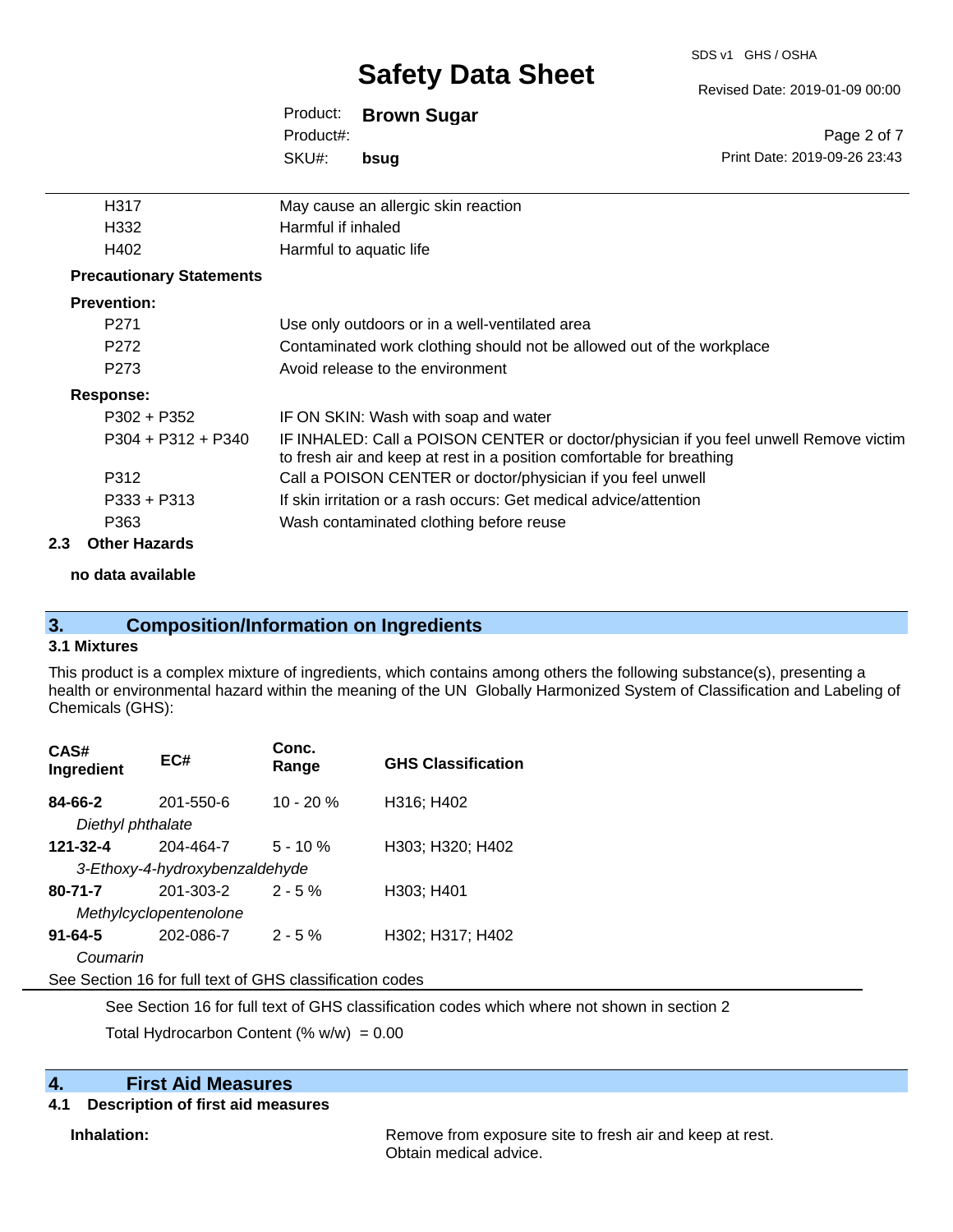SDS v1 GHS / OSHA

|     |                                                                 |           |                                                                                                               | Revised Date: 2019-01-09 00:00 |
|-----|-----------------------------------------------------------------|-----------|---------------------------------------------------------------------------------------------------------------|--------------------------------|
|     |                                                                 | Product:  | <b>Brown Sugar</b>                                                                                            |                                |
|     |                                                                 | Product#: |                                                                                                               | Page 3 of 7                    |
|     |                                                                 | SKU#:     | bsug                                                                                                          | Print Date: 2019-09-26 23:43   |
|     | <b>Eye Exposure:</b>                                            |           | Flush immediately with water for at least 15 minutes.<br>Contact physician if symptoms persist.               |                                |
|     | <b>Skin Exposure:</b>                                           |           | Remove contaminated clothes. Wash thoroughly with water (and soap).<br>Contact physician if symptoms persist. |                                |
|     | Ingestion:                                                      |           | Rinse mouth with water and obtain medical advice.                                                             |                                |
|     | 4.2 Most important symptoms and effects, both acute and delayed |           |                                                                                                               |                                |
|     | <b>Symptoms:</b>                                                |           | no data available                                                                                             |                                |
|     | <b>Risks:</b>                                                   |           | Refer to Section 2.2 "Hazard Statements"                                                                      |                                |
|     |                                                                 |           | 4.3 Indication of any immediate medical attention and special treatment needed                                |                                |
|     | <b>Treatment:</b>                                               |           | Refer to Section 2.2 "Response"                                                                               |                                |
| 5.  | <b>Fire-Fighting measures</b>                                   |           |                                                                                                               |                                |
| 5.1 | <b>Extinguishing media</b>                                      |           |                                                                                                               |                                |
|     | Suitable:                                                       |           | Carbon dioxide (CO2), Dry chemical, Foam                                                                      |                                |
|     | <b>Unsuitable</b>                                               |           | Do not use a direct water jet on burning material                                                             |                                |
|     | 5.2 Special hazards arising from the substance or mixture       |           |                                                                                                               |                                |
|     | <b>During fire fighting:</b><br>5.3 Advice for firefighters     |           | Water may be ineffective                                                                                      |                                |
|     | <b>Further information:</b>                                     |           | Standard procedure for chemical fires                                                                         |                                |
|     |                                                                 |           |                                                                                                               |                                |

### **6. Accidental Release Measures**

#### **6.1 Personal precautions, protective equipment and emergency procedures**

Avoid inhalation and contact with skin and eyes. A self-contained breathing apparatus is recommended in case of a major spill.

#### **6.2 Environmental precautions**

Keep away from drains, soil, and surface and groundwater.

### **6.3 Methods and materials for containment and cleaning up**

Clean up spillage promptly. Remove ignition sources. Provide adequate ventilation. Avoid excessive inhalation of vapors. Gross spillages should be contained by use of sand or inert powder and disposed of according to the local regulations.

#### **6.4 Reference to other sections**

Not Applicable

## **7. Handling and Storage**

#### **7.1 Precautions for safe handling**

Apply according to good manufacturing and industrial hygiene practices with proper ventilation. Do not drink, eat or smoke while handling. Respect good personal hygiene.

### **7.2 Conditions for safe storage, including any incompatibilities**

Store in a cool, dry and ventilated area away from heat sources and protected from light in tightly closed original container. Avoid uncoated metal container. Keep air contact to a minimum.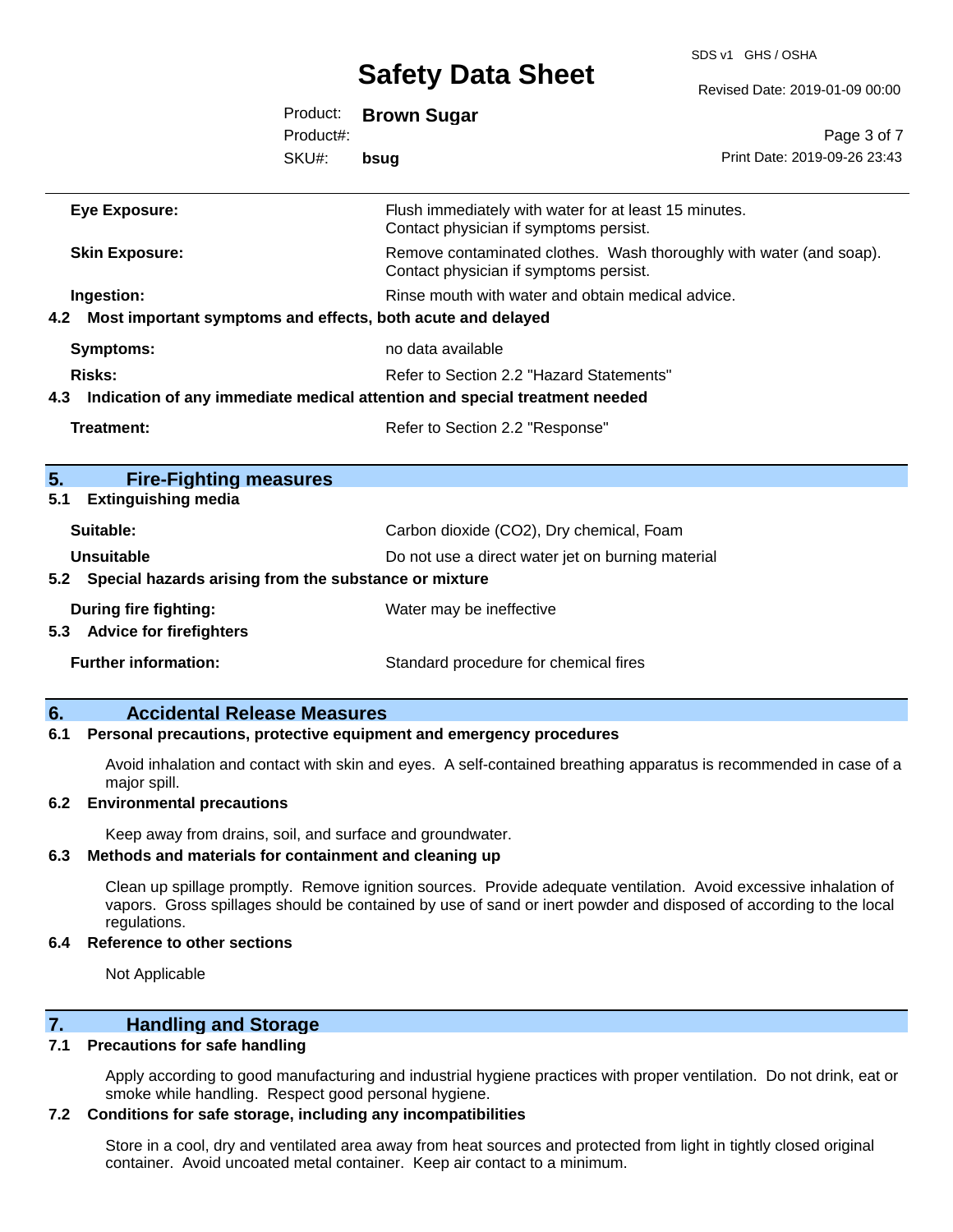Revised Date: 2019-01-09 00:00

Product: **Brown Sugar** Product#:

SKU#: **bsug**

Page 4 of 7 Print Date: 2019-09-26 23:43

### **7.3 Specific end uses**

No information available

## **8. Exposure Controls/Personal Protection**

## **8.1 Control parameters**

| <b>Exposure Limits:</b> |                              |                                                                                                |              |       |             |                                                  |  |
|-------------------------|------------------------------|------------------------------------------------------------------------------------------------|--------------|-------|-------------|--------------------------------------------------|--|
| <b>Component</b>        |                              |                                                                                                | <b>ACGIH</b> | ACGIH | <b>OSHA</b> | <b>OSHA</b><br>TWA ppm STEL ppm TWA ppm STEL ppm |  |
| 84-66-2                 | Diethyl phthalate            |                                                                                                | 5            |       |             |                                                  |  |
|                         | <b>Engineering Controls:</b> | Use local exhaust as needed.<br>8.2 Exposure controls - Personal protective equipment          |              |       |             |                                                  |  |
| Eye protection:         |                              | Tightly sealed goggles, face shield, or safety glasses with brow guards and side shields, etc. |              |       |             |                                                  |  |

as may be appropriate for the exposure **Respiratory protection:** Avoid excessive inhalation of concentrated vapors. Apply local ventilation where appropriate. **Skin protection:** Avoid Skin contact. Use chemically resistant gloves as needed.

## **9. Physical and Chemical Properties**

## **9.1 Information on basic physical and chemical properties**

| Appearance:                  | Liquid                              |
|------------------------------|-------------------------------------|
| Odor:                        | Conforms to Standard                |
| Color:                       | Colorless to Pale Amber Yellow (G2) |
| <b>Viscosity:</b>            | Liquid                              |
| <b>Freezing Point:</b>       | Not determined                      |
| <b>Boiling Point:</b>        | Not determined                      |
| <b>Melting Point:</b>        | Not determined                      |
| <b>Flashpoint (CCCFP):</b>   | >200 F (93.33 C)                    |
| <b>Auto flammability:</b>    | Not determined                      |
| <b>Explosive Properties:</b> | None Expected                       |
| <b>Oxidizing properties:</b> | None Expected                       |
| Vapor Pressure (mmHg@20 C):  | 0.0840                              |
| %VOC:                        | 0.08                                |
| Specific Gravity @ 25 C:     | 1.0140                              |
| Density $@25C$ :             | 1.0110                              |
| Refractive Index @ 20 C:     | 1.4970                              |
| Soluble in:                  | Oil                                 |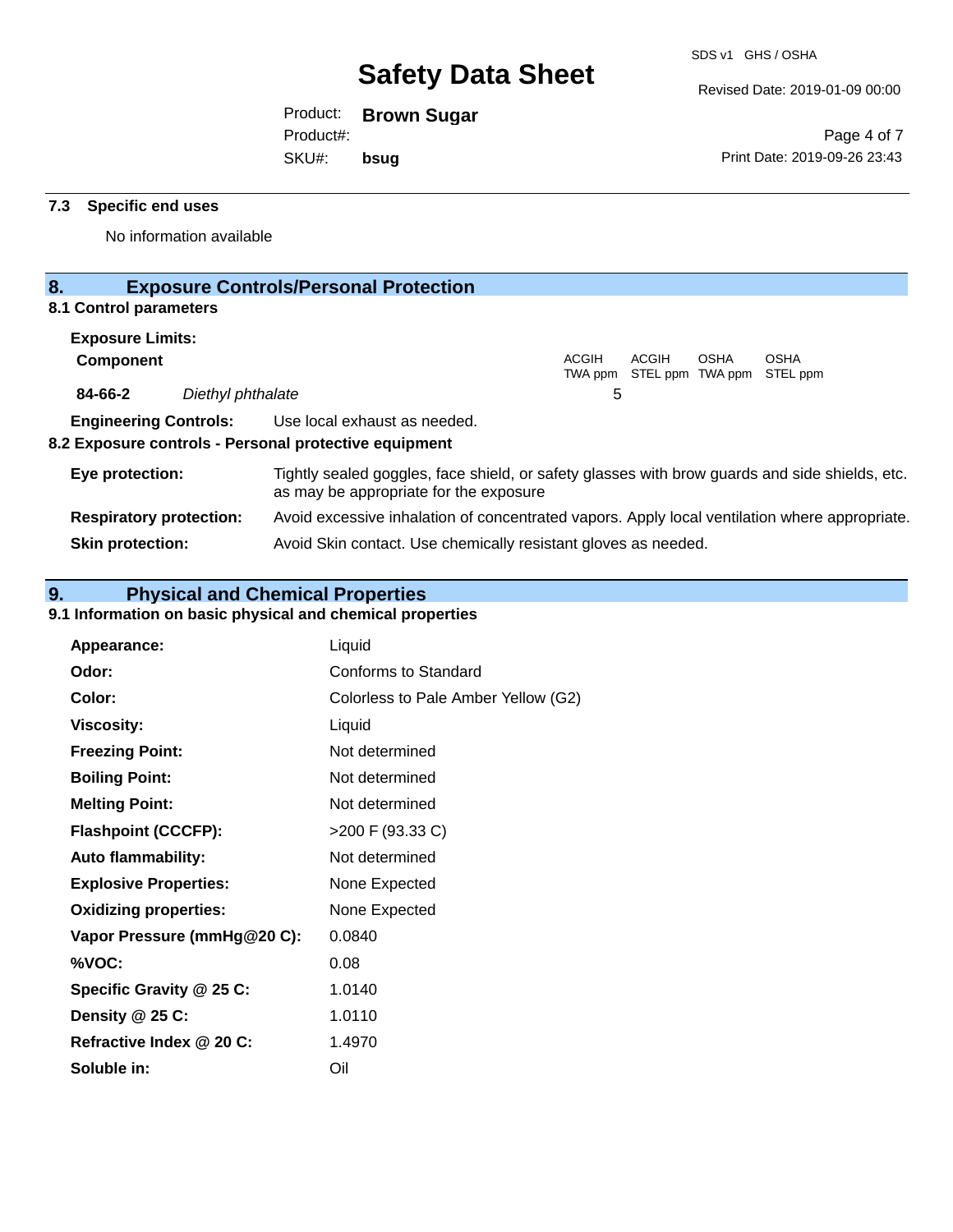Revised Date: 2019-01-09 00:00

Product: **Brown Sugar** SKU#: Product#: **bsug**

Page 5 of 7 Print Date: 2019-09-26 23:43

## **10. Stability and Reactivity**

| <b>10.1 Reactivity</b>                  | None                                               |
|-----------------------------------------|----------------------------------------------------|
| <b>10.2 Chemical stability</b>          | Stable                                             |
| 10.3 Possibility of hazardous reactions | None known                                         |
| 10.4 Conditions to avoid                | None known                                         |
| 10.5 Incompatible materials             | Strong oxidizing agents, strong acids, and alkalis |
| 10.6 Hazardous decomposition products   | None known                                         |

## **11. Toxicological Information**

## **11.1 Toxicological Effects**

Acute Toxicity Estimates (ATEs) based on the individual Ingredient Toxicity Data utilizing the "Additivity Formula"

| Acute toxicity - Oral - (Rat) mg/kg                | (LD50: 4901.9607) May be harmful if swallowed            |
|----------------------------------------------------|----------------------------------------------------------|
| Acute toxicity - Dermal - (Rabbit) mg/kg           | Not classified - the classification criteria are not met |
| Acute toxicity - Inhalation - (Rat) mg/L/4hr       | (LD50: 12.6986) Harmful if inhaled                       |
| <b>Skin corrosion / irritation</b>                 | Harmful if inhaled                                       |
| Serious eye damage / irritation                    | Not classified - the classification criteria are not met |
| <b>Respiratory sensitization</b>                   | Not classified - the classification criteria are not met |
| <b>Skin sensitization</b>                          | May cause an allergic skin reaction                      |
| <b>Germ cell mutagenicity</b>                      | Not classified - the classification criteria are not met |
| Carcinogenicity                                    | Not classified - the classification criteria are not met |
| <b>Reproductive toxicity</b>                       | Not classified - the classification criteria are not met |
| Specific target organ toxicity - single exposure   | Not classified - the classification criteria are not met |
| Specific target organ toxicity - repeated exposure | Not classified - the classification criteria are not met |
| <b>Aspiration hazard</b>                           | Not classified - the classification criteria are not met |

## **12. Ecological Information 12.1 Toxicity**

| <b>Acute acquatic toxicity</b>     | Harmful to aquatic life                                  |
|------------------------------------|----------------------------------------------------------|
| <b>Chronic acquatic toxicity</b>   | Not classified - the classification criteria are not met |
| <b>Toxicity Data on soil</b>       | no data available                                        |
| <b>Toxicity on other organisms</b> | no data available                                        |
| 12.2 Persistence and degradability | no data available                                        |
| 12.3 Bioaccumulative potential     | no data available                                        |
| 12.4 Mobility in soil              | no data available                                        |
| 12.5 Other adverse effects         | no data available                                        |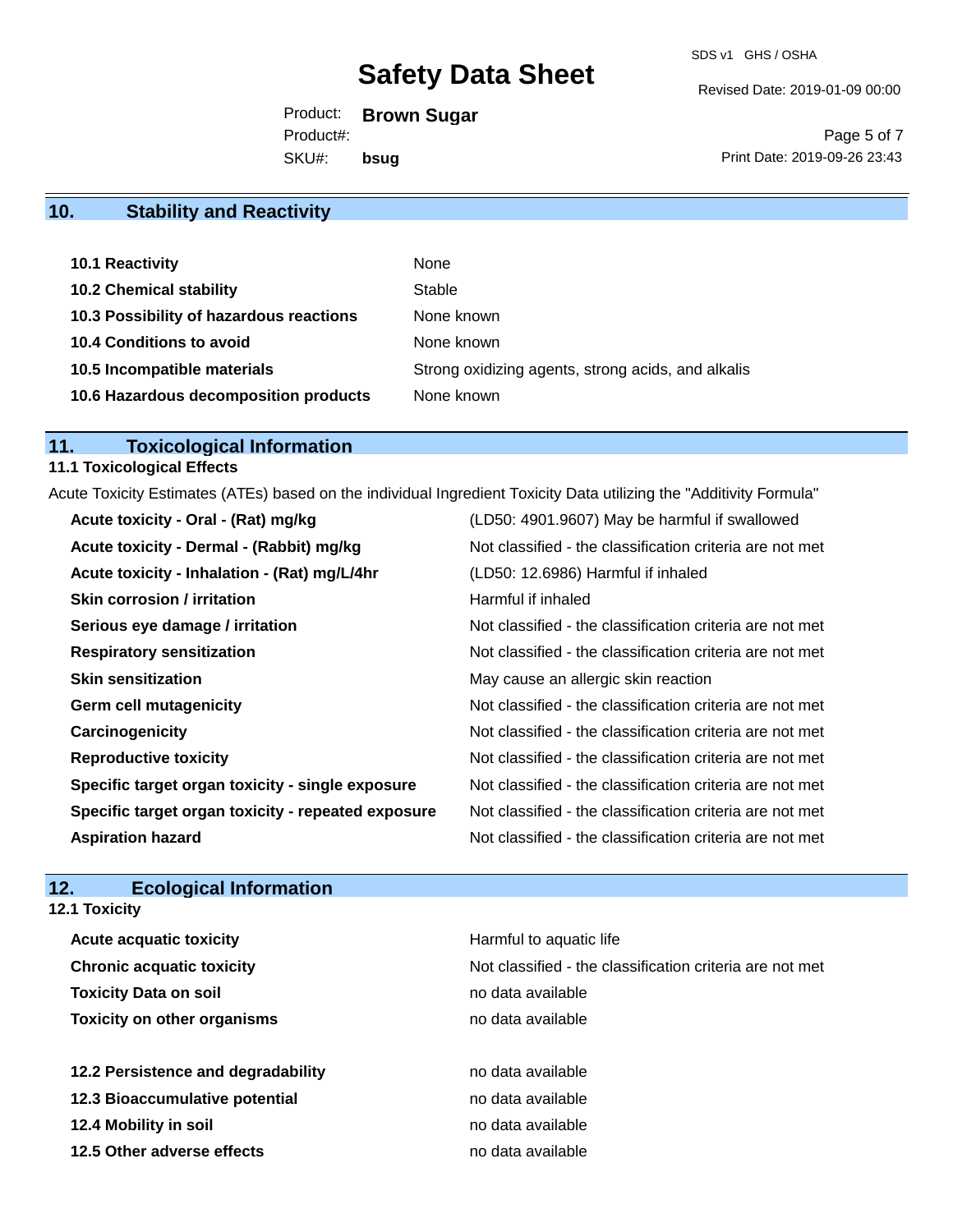Revised Date: 2019-01-09 00:00

Product: **Brown Sugar** SKU#: Product#: **bsug**

Page 6 of 7 Print Date: 2019-09-26 23:43

## **13. Disposal Conditions**

#### **13.1 Waste treatment methods**

Do not allow product to reach sewage systems. Dispose of in accordance with all local and national regulations. Send to a licensed waste management company.The product should not be allowed to enter drains, water courses or the soil. Do not contaminate ponds, waterways or ditches with chemical or used container.

## **14. Transport Information**

| <b>Marine Pollutant</b><br>No.           |              |                                     |                 |        |
|------------------------------------------|--------------|-------------------------------------|-----------------|--------|
| Regulator                                | <b>Class</b> | <b>Pack Group</b>                   | <b>Sub Risk</b> | UN-nr. |
| U.S. DOT (Non-Bulk)                      |              | Not Regulated - Not Dangerous Goods |                 |        |
| <b>Chemicals NOI</b>                     |              |                                     |                 |        |
| <b>ADR/RID (International Road/Rail)</b> |              | Not Regulated - Not Dangerous Goods |                 |        |
| <b>Chemicals NOI</b>                     |              |                                     |                 |        |
| <b>IATA (Air Cargo)</b>                  |              | Not Regulated - Not Dangerous Goods |                 |        |
| <b>Chemicals NOI</b>                     |              |                                     |                 |        |
| <b>IMDG (Sea)</b>                        |              | Not Regulated - Not Dangerous Goods |                 |        |
| <b>Chemicals NOI</b>                     |              |                                     |                 |        |
|                                          |              |                                     |                 |        |

| 15.                                       | <b>Regulatory Information</b>      |                                     |                                                              |
|-------------------------------------------|------------------------------------|-------------------------------------|--------------------------------------------------------------|
| <b>U.S. Federal Regulations</b>           |                                    |                                     |                                                              |
| <b>TSCA (Toxic Substance Control Act)</b> |                                    |                                     | All components of the substance/mixture are listed or exempt |
|                                           |                                    | 40 CFR(EPCRA, SARA, CERCLA and CAA) | This product contains the following components:              |
| 6422-86-2                                 | $229-176-9$ 70 - 80 %              |                                     | Dioctyl Tere Phthalate (DOTP)                                |
| 84-66-2                                   | $201 - 550 - 6$ 10 - 20 %          |                                     | Diethyl phthalate                                            |
| <b>U.S. State Regulations</b>             |                                    |                                     |                                                              |
| <b>California Proposition 65 Warning</b>  |                                    |                                     | This product contains the following components:              |
|                                           | $117 - 81 - 7$ 204-211-0 70 - 80 % |                                     | Diethyl Hexyl Phthalate                                      |
| <b>Canadian Regulations</b>               |                                    |                                     |                                                              |
| <b>DSL</b>                                |                                    |                                     | 100,00% of the components are listed or exempt.              |

## **16. Other Information**

#### **GHS H-Statements referred to under section 3 and not listed in section 2**

| H302: Harmful if swallowed                   | H320 : Causes eye irritation                 |
|----------------------------------------------|----------------------------------------------|
| H401 : Toxic to aquatic life                 |                                              |
| Total Fractional Values                      |                                              |
| (TFV) Risk                                   | <b>Risk</b><br>(TFV).                        |
| (2.25) Aquatic Acute Toxicity, Category 3    | (2.25) Sensitization, Skin, Category 1B      |
| (1.57) Acute Toxicity Inhalation, Category 4 | (1.17) Skin Corrosion/Irritation, Category 3 |
| (1.02) Acute Toxicity Oral, Category 5       |                                              |